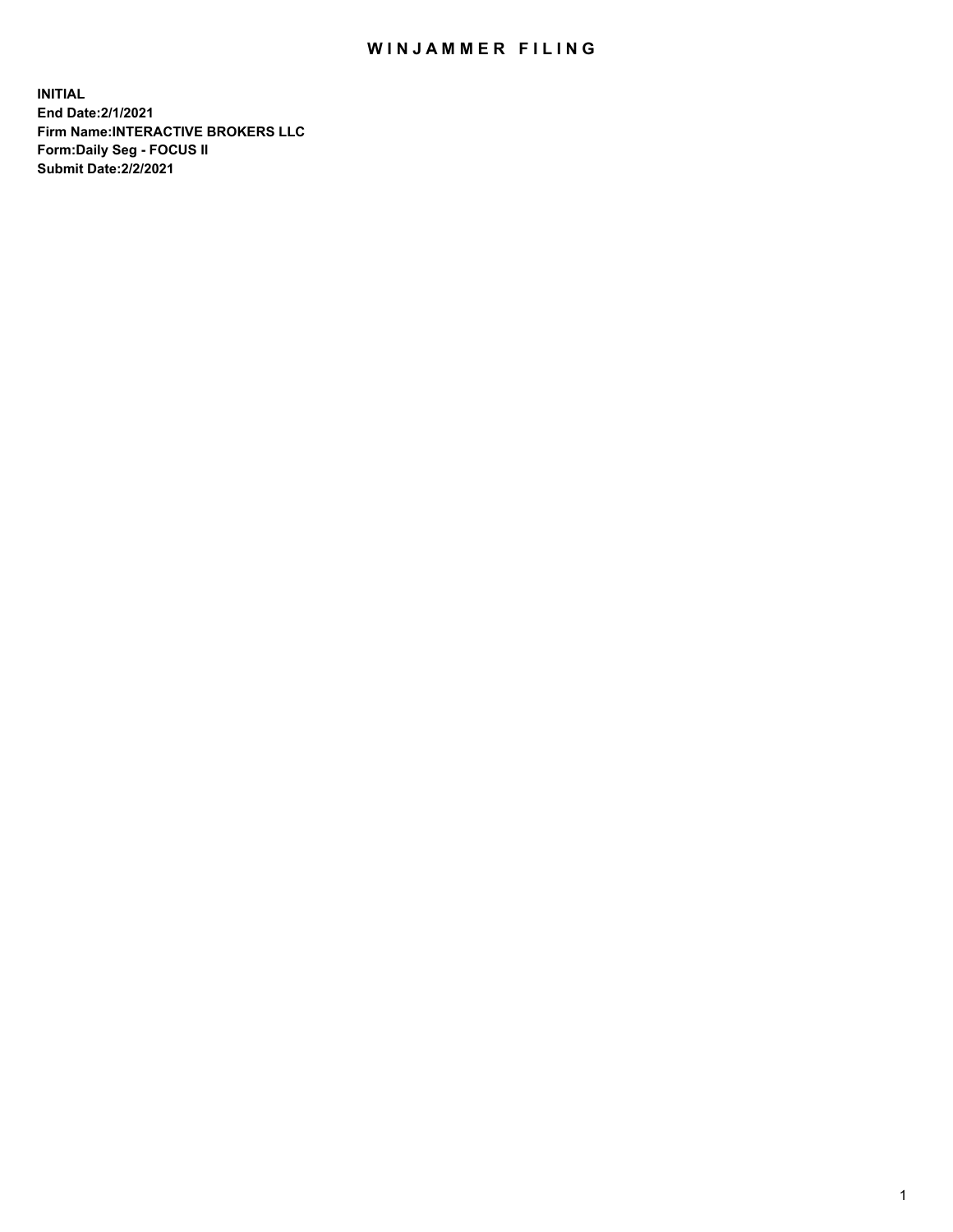**INITIAL End Date:2/1/2021 Firm Name:INTERACTIVE BROKERS LLC Form:Daily Seg - FOCUS II Submit Date:2/2/2021 Daily Segregation - Cover Page**

| Name of Company                                                                                                                                                                                                                                                                                                                | <b>INTERACTIVE BROKERS LLC</b>                                                                  |
|--------------------------------------------------------------------------------------------------------------------------------------------------------------------------------------------------------------------------------------------------------------------------------------------------------------------------------|-------------------------------------------------------------------------------------------------|
| <b>Contact Name</b>                                                                                                                                                                                                                                                                                                            | <b>James Menicucci</b>                                                                          |
| <b>Contact Phone Number</b>                                                                                                                                                                                                                                                                                                    | 203-618-8085                                                                                    |
| <b>Contact Email Address</b>                                                                                                                                                                                                                                                                                                   | jmenicucci@interactivebrokers.c<br>om                                                           |
| FCM's Customer Segregated Funds Residual Interest Target (choose one):<br>a. Minimum dollar amount: ; or<br>b. Minimum percentage of customer segregated funds required:%; or<br>c. Dollar amount range between: and; or<br>d. Percentage range of customer segregated funds required between:% and%.                          | $\overline{\mathbf{0}}$<br>$\overline{\mathbf{0}}$<br>155,000,000 245,000,000<br>0 <sub>0</sub> |
| FCM's Customer Secured Amount Funds Residual Interest Target (choose one):<br>a. Minimum dollar amount: ; or<br>b. Minimum percentage of customer secured funds required:%; or<br>c. Dollar amount range between: and; or<br>d. Percentage range of customer secured funds required between:% and%.                            | $\overline{\mathbf{0}}$<br>$\overline{\mathbf{0}}$<br>80,000,000 120,000,000<br>0 <sub>0</sub>  |
| FCM's Cleared Swaps Customer Collateral Residual Interest Target (choose one):<br>a. Minimum dollar amount: ; or<br>b. Minimum percentage of cleared swaps customer collateral required:% ; or<br>c. Dollar amount range between: and; or<br>d. Percentage range of cleared swaps customer collateral required between:% and%. | $\overline{\mathbf{0}}$<br>$\overline{\mathbf{0}}$<br>0 <sub>0</sub><br>0 <sub>0</sub>          |

Attach supporting documents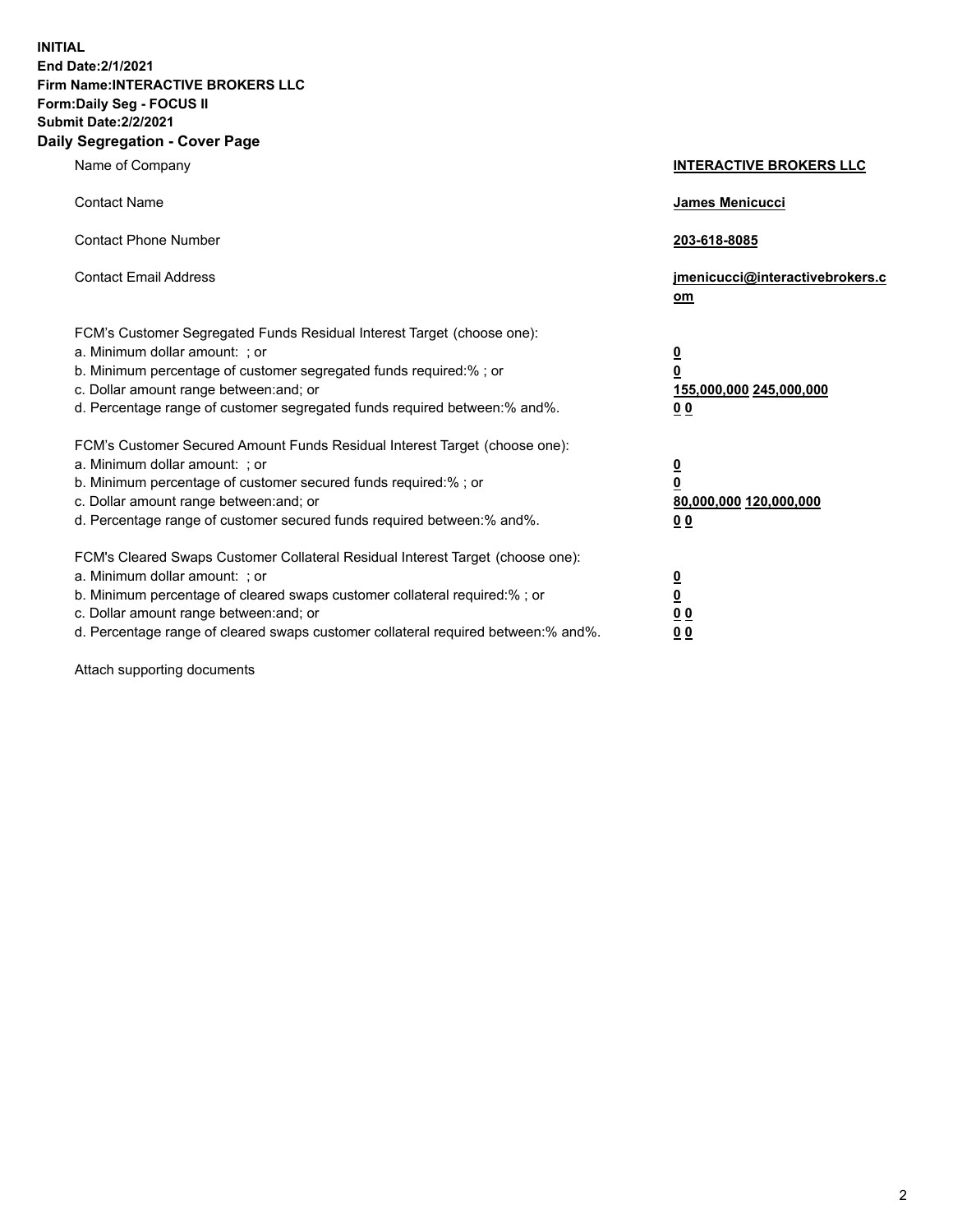## **INITIAL End Date:2/1/2021 Firm Name:INTERACTIVE BROKERS LLC Form:Daily Seg - FOCUS II Submit Date:2/2/2021 Daily Segregation - Secured Amounts**

|                | Dany Ocgregation - Occarea Anioants                                                                        |                                  |
|----------------|------------------------------------------------------------------------------------------------------------|----------------------------------|
|                | Foreign Futures and Foreign Options Secured Amounts                                                        |                                  |
|                | Amount required to be set aside pursuant to law, rule or regulation of a foreign                           | $0$ [7305]                       |
|                | government or a rule of a self-regulatory organization authorized thereunder                               |                                  |
| 1.             | Net ledger balance - Foreign Futures and Foreign Option Trading - All Customers                            |                                  |
|                | A. Cash                                                                                                    | 477,759,725 [7315]               |
|                | B. Securities (at market)                                                                                  | $0$ [7317]                       |
| 2.             | Net unrealized profit (loss) in open futures contracts traded on a foreign board of trade                  | 1,688,804 [7325]                 |
| 3.             | Exchange traded options                                                                                    |                                  |
|                | a. Market value of open option contracts purchased on a foreign board of trade                             | <b>92,463</b> [7335]             |
|                | b. Market value of open contracts granted (sold) on a foreign board of trade                               | $-8,662$ [7337]                  |
| 4.             | Net equity (deficit) (add lines 1. 2. and 3.)                                                              | 479,532,330 [7345]               |
| 5.             | Account liquidating to a deficit and account with a debit balances - gross amount                          | 6,226 [7351]                     |
|                | Less: amount offset by customer owned securities                                                           | 0 [7352] 6,226 [7354]            |
| 6.             | Amount required to be set aside as the secured amount - Net Liquidating Equity                             | 479,538,556 [7355]               |
|                | Method (add lines 4 and 5)                                                                                 |                                  |
| 7.             | Greater of amount required to be set aside pursuant to foreign jurisdiction (above) or line                | 479,538,556 [7360]               |
|                | 6.                                                                                                         |                                  |
|                | FUNDS DEPOSITED IN SEPARATE REGULATION 30.7 ACCOUNTS                                                       |                                  |
| $\mathbf{1}$ . | Cash in banks                                                                                              |                                  |
|                | A. Banks located in the United States                                                                      | 59,732,432 [7500]                |
|                | B. Other banks qualified under Regulation 30.7                                                             | 0 [7520] 59,732,432 [7530]       |
| 2.             | Securities                                                                                                 |                                  |
|                | A. In safekeeping with banks located in the United States                                                  | 374,994,750 [7540]               |
|                | B. In safekeeping with other banks qualified under Regulation 30.7                                         | 0 [7560] 374,994,750 [7570]      |
| 3.             | Equities with registered futures commission merchants                                                      |                                  |
|                | A. Cash                                                                                                    | $0$ [7580]                       |
|                | <b>B.</b> Securities                                                                                       | $0$ [7590]                       |
|                | C. Unrealized gain (loss) on open futures contracts                                                        | $0$ [7600]                       |
|                | D. Value of long option contracts                                                                          | $0$ [7610]                       |
|                | E. Value of short option contracts                                                                         | 0 [7615] 0 [7620]                |
| 4.             | Amounts held by clearing organizations of foreign boards of trade                                          |                                  |
|                | A. Cash                                                                                                    | $0$ [7640]                       |
|                | <b>B.</b> Securities                                                                                       | $0$ [7650]                       |
|                | C. Amount due to (from) clearing organization - daily variation                                            | $0$ [7660]                       |
|                | D. Value of long option contracts                                                                          | $0$ [7670]                       |
|                | E. Value of short option contracts                                                                         | 0 [7675] 0 [7680]                |
| 5.             | Amounts held by members of foreign boards of trade                                                         |                                  |
|                | A. Cash                                                                                                    | 172,045,904 [7700]               |
|                | <b>B.</b> Securities                                                                                       | $0$ [7710]                       |
|                | C. Unrealized gain (loss) on open futures contracts                                                        | $-6,095,925$ [7720]              |
|                | D. Value of long option contracts                                                                          | 92,463 [7730]                    |
|                | E. Value of short option contracts                                                                         | -8,662 [7735] 166,033,780 [7740] |
| 6.             | Amounts with other depositories designated by a foreign board of trade                                     | 0 [7760]                         |
| 7.             | Segregated funds on hand                                                                                   | $0$ [7765]                       |
| 8.             | Total funds in separate section 30.7 accounts                                                              | 600,760,962 [7770]               |
| 9.             | Excess (deficiency) Set Aside for Secured Amount (subtract line 7 Secured Statement<br>Page 1 from Line 8) | 121,222,406 [7380]               |
| 10.            | Management Target Amount for Excess funds in separate section 30.7 accounts                                | 80,000,000 [7780]                |
| 11.            | Excess (deficiency) funds in separate 30.7 accounts over (under) Management Target                         | 41,222,406 [7785]                |
|                |                                                                                                            |                                  |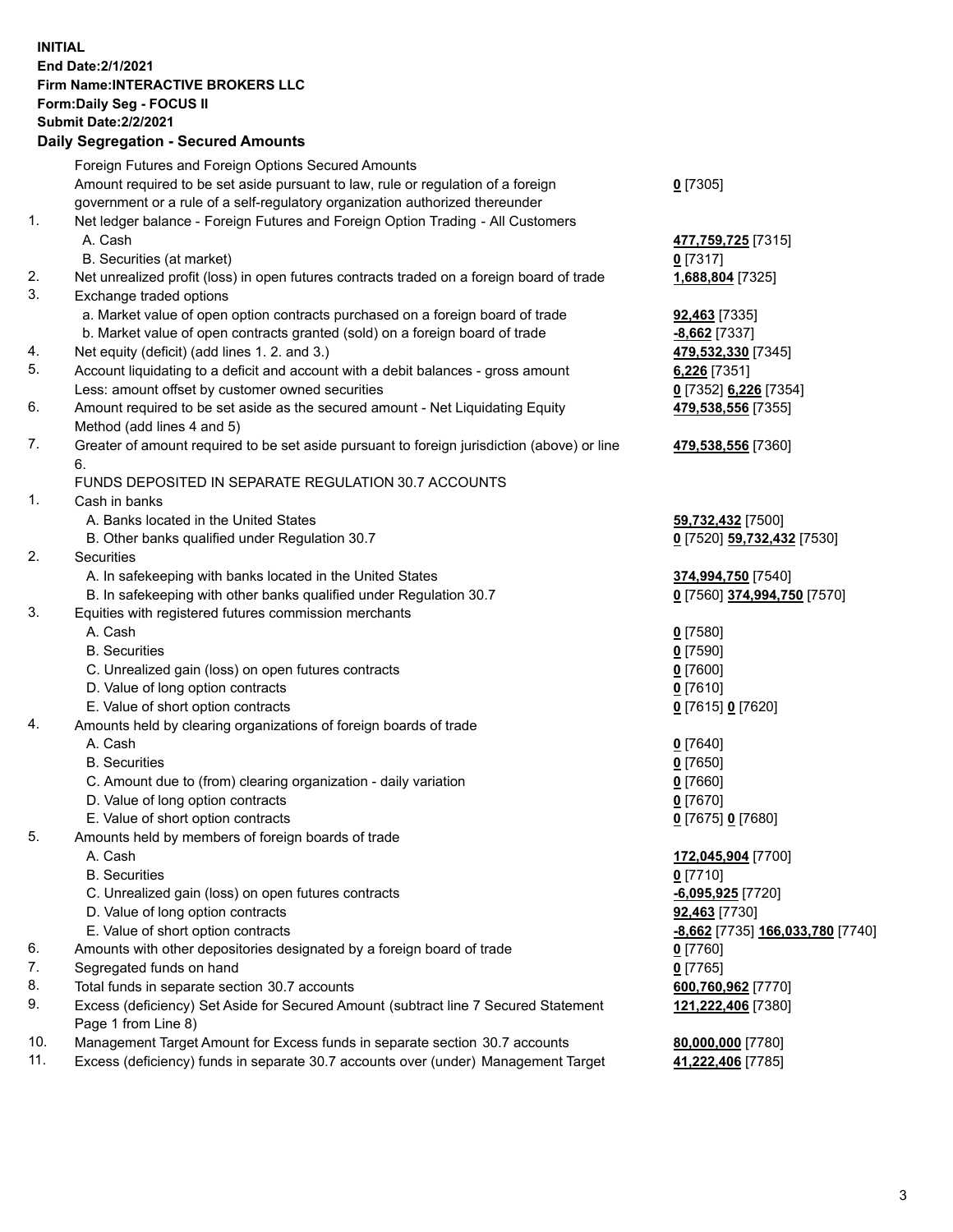**INITIAL End Date:2/1/2021 Firm Name:INTERACTIVE BROKERS LLC Form:Daily Seg - FOCUS II Submit Date:2/2/2021 Daily Segregation - Segregation Statement** SEGREGATION REQUIREMENTS(Section 4d(2) of the CEAct) 1. Net ledger balance A. Cash **5,566,045,418** [7010] B. Securities (at market) **0** [7020] 2. Net unrealized profit (loss) in open futures contracts traded on a contract market **313,959,317** [7030] 3. Exchange traded options A. Add market value of open option contracts purchased on a contract market **333,835,681** [7032] B. Deduct market value of open option contracts granted (sold) on a contract market **-297,424,564** [7033] 4. Net equity (deficit) (add lines 1, 2 and 3) **5,916,415,852** [7040] 5. Accounts liquidating to a deficit and accounts with debit balances - gross amount **3,167,056** [7045] Less: amount offset by customer securities **0** [7047] **3,167,056** [7050] 6. Amount required to be segregated (add lines 4 and 5) **5,919,582,908** [7060] FUNDS IN SEGREGATED ACCOUNTS 7. Deposited in segregated funds bank accounts A. Cash **1,815,309,892** [7070] B. Securities representing investments of customers' funds (at market) **2,157,418,475** [7080] C. Securities held for particular customers or option customers in lieu of cash (at market) **0** [7090] 8. Margins on deposit with derivatives clearing organizations of contract markets A. Cash **505,837,504** [7100] B. Securities representing investments of customers' funds (at market) **1,606,181,209** [7110] C. Securities held for particular customers or option customers in lieu of cash (at market) **0** [7120] 9. Net settlement from (to) derivatives clearing organizations of contract markets **47,760,029** [7130] 10. Exchange traded options A. Value of open long option contracts **333,567,599** [7132] B. Value of open short option contracts **-297,337,500** [7133] 11. Net equities with other FCMs A. Net liquidating equity **0** [7140] B. Securities representing investments of customers' funds (at market) **0** [7160] C. Securities held for particular customers or option customers in lieu of cash (at market) **0** [7170] 12. Segregated funds on hand **0** [7150] 13. Total amount in segregation (add lines 7 through 12) **6,168,737,208** [7180] 14. Excess (deficiency) funds in segregation (subtract line 6 from line 13) **249,154,300** [7190] 15. Management Target Amount for Excess funds in segregation **155,000,000** [7194] 16. Excess (deficiency) funds in segregation over (under) Management Target Amount **94,154,300** [7198]

Excess